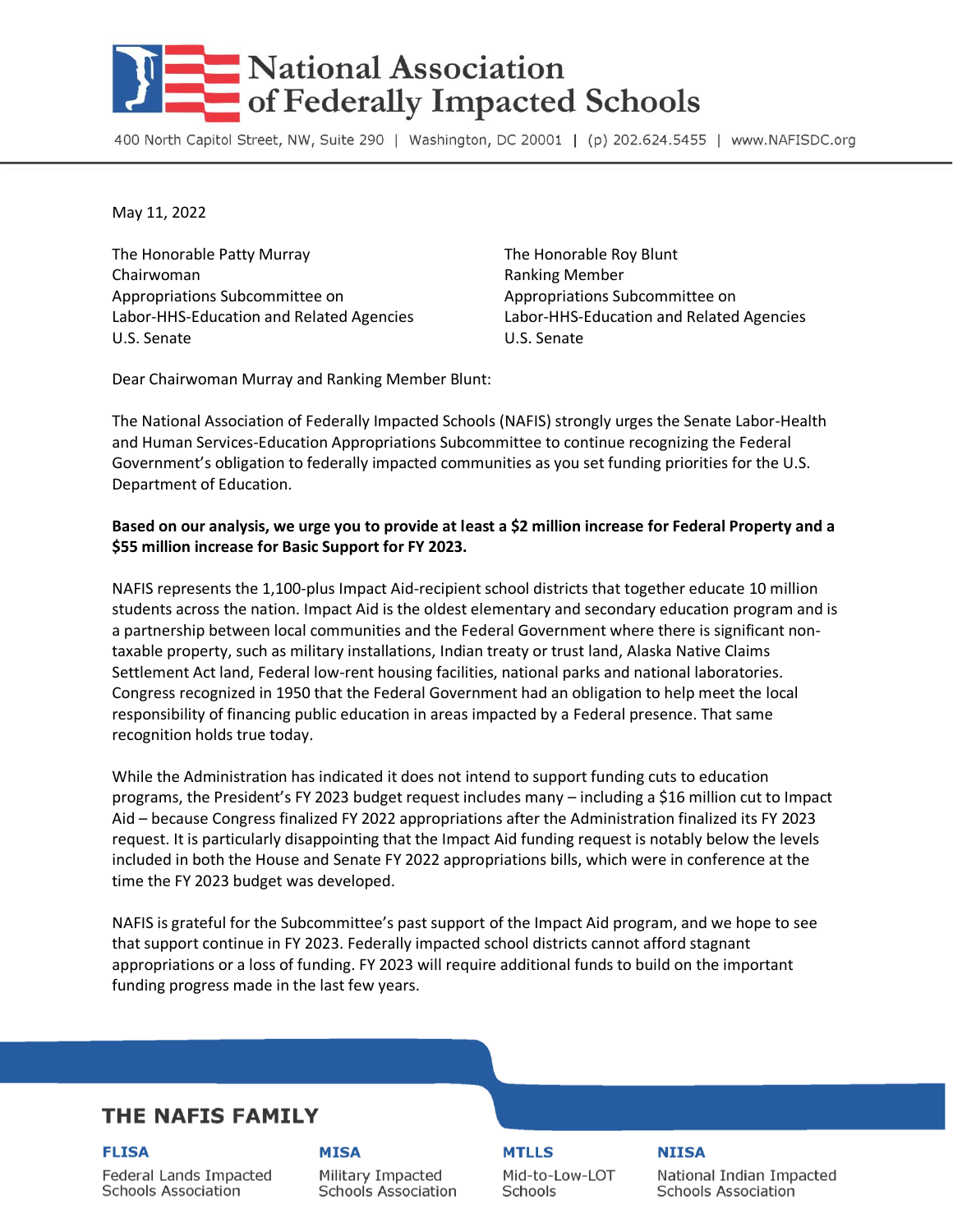**Section 7003 Basic Support:** Although appropriations have increased in recent years, Basic Support remains significantly underfunded. The Basic Support payment formula is based on several factors, including the actual cost of education. That cost is measured by the Local Contribution Rate (LCR), which is based on per pupil expenditures (PPE) from three years prior.

Basic Support is currently funded at about 60% of the payment formula. Because the program is so underfunded, the Impact Aid law includes a proration factor called the Learning Opportunity Threshold (LOT), which measures the need a school district has for Impact Aid funds. The higher a school district's LOT, the more reliant it is on Impact Aid.

In 2020, for the first time in more than a decade, LOT paid out at over 100%. That means the highest need Impact Aid districts got their full payment. However, hundreds of other school districts still received far less than they would have if the program were fully funded.

For FY 2021, the LOT Payout is estimated to be 98%. Whenever the LOT Payout is below 100%, all federally impacted school districts – including those with the most need that rely most heavily on Impact Aid funds to operate – receive payments below those calculated by the formula in the Impact Aid law.

We expect that the LCR in the Impact Aid formula could increase by 3.5-4% in FY 2023 based on projected increases in per pupil expenditures (NCES data will be available in September on which the FY 2023 LCR will be based). Without a corresponding increase in appropriations, the LOT Payout could drop substantially.

The increases in appropriations and LOT Payout have been critical for federally impacted school districts, especially given increased costs stemming from the COVID-19 pandemic. A \$55 million increase for FY 2023 would build on these increases and help the program keep pace with the rising costs of education. With that increase, the 7003 Basic Support formula will still be approximately \$850 million below fully funding its formula. We encourage Congress to make up this gap and set a glide path to fully fund the formula.

| <b>Fiscal Year</b> | <b>LOT Payout</b>       | <b>LCR Rates</b> |
|--------------------|-------------------------|------------------|
| FY 2011            | 97.066% of LOT          | \$5,215.00       |
| FY 2012            | 96.109% of LOT          | \$5,330.00       |
| FY 2013            | 87.061% of LOT          | \$5,404.50       |
| FY 2014            | 91.730% of LOT          | \$5,406.00       |
| FY 2015            | 93.074% of LOT          | \$5,386.00       |
| FY 2016            | 93.690% of LOT          | \$5,468.00       |
| FY 2017            | 92.332% of LOT          | \$5,635.50       |
| FY 2018            | 96.187% of LOT          | \$5,840.50       |
| FY 2019            | 98.138% of LOT          | \$6,036.00       |
| FY 2020            | 101.15% of LOT          | \$6,268.50       |
| FY 2021*           | 98% of LOT              | \$6,495.00       |
| FY 2022*           | 100+% of LOT            | \$6,794.00       |
|                    | * Estimated final rates |                  |

**Section 7003(d) Children with Disabilities:** Another important element of Impact Aid is the Children with Disabilities (CWD) section, which provides funding for military-connected or Indian lands students with an active Individualized Education Program (IEP). It has been funded at \$48 million since 2008, despite rising costs of providing special education services. This currently means a school district receives approximately \$1,200 per eligible student living on Federal property (or \$600 for militaryconnected students who do not live on a military installation). As the cost of special education rises, this \$48 million appropriation is stretched too thin, especially given the chronic underfunding of IDEA. Payments per CWD dropped from \$1,215.65 in FY 2018 to \$1,205.00 in FY20. School districts are continuing to educate their students with disabilities, spending significant general funds to do so.